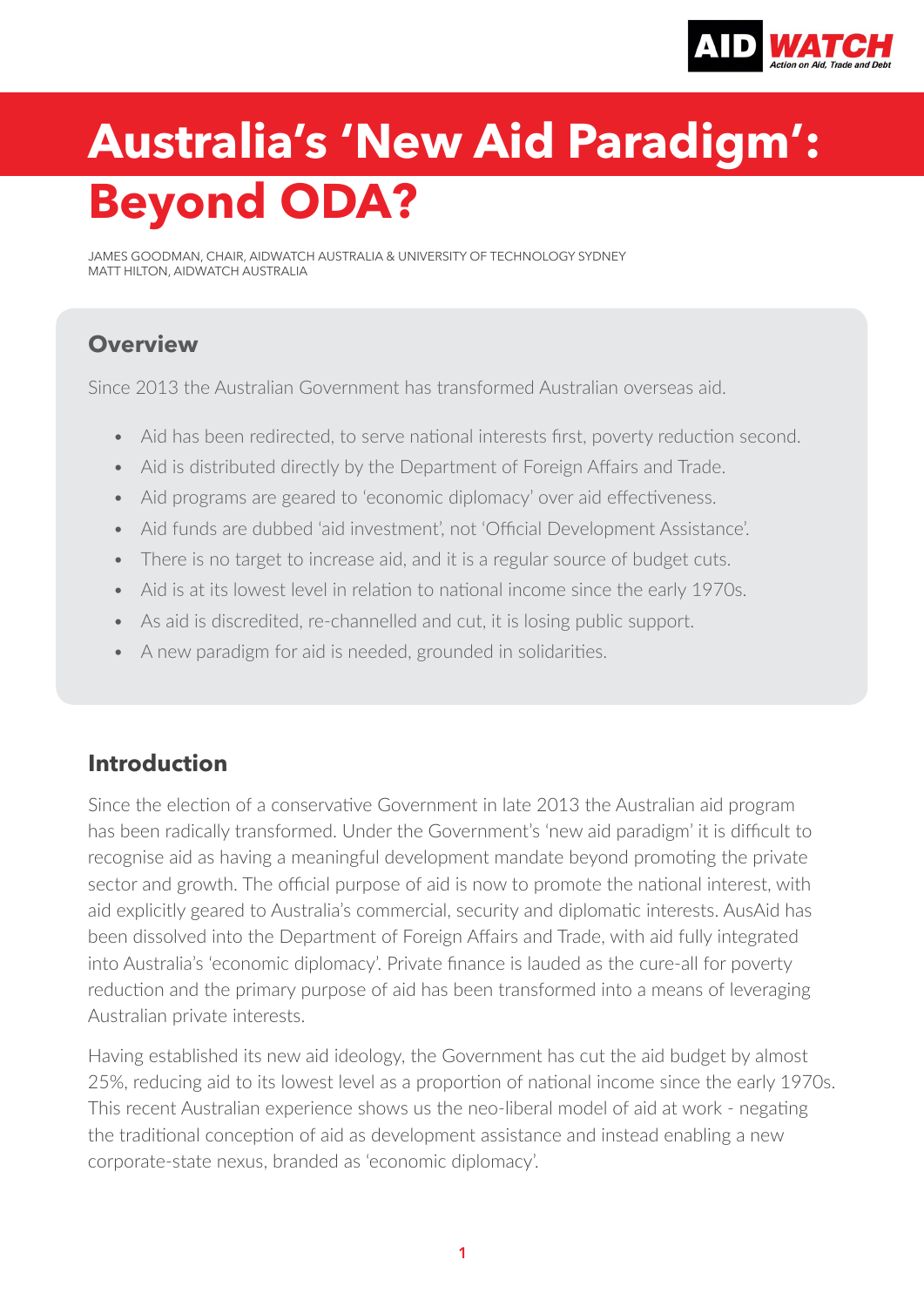

## **Is it still Official Development Assistance (ODA)?**

AidWatch believes it is now time to seriously question whether Australian aid indeed qualifies as 'official development assistance' (ODA). For the OECD, ODA must be "administered with the promotion of the *economic development and welfare of developing countries* as its main objective" (emphasis in original).<sup>1</sup> As with other donor countries, Australian national interests have historically impinged on these primary objectives. But, officially, national interest was always defined as a secondary concern. Until 2011 AusAid's objective was to "assist developing countries to reduce poverty and achieve sustainable development, in line with Australia's national interest".<sup>2</sup>

The national interest proviso was itself questioned by the Labor Government's 2011 'Review of Aid Effectiveness,' which proposed a rewording that prioritised anti-poverty. The rewording positioned national interest as a secondary by-product rather than as a precondition:

#### "The fundamental purpose of Australian aid is to help people overcome poverty. This also serves Australia's national interests by promoting stability and prosperity both in our region and beyond."<sup>3</sup>

The change was implemented, but disappeared with the demise of AusAid in 2013. The declared objective of Australia's Department of Foreign Affairs and Trade (DFAT) 'Australian Aid' division is quite simply to "promote Australia's national interests by contributing to sustainable economic growth and poverty reduction."<sup>4</sup>

In official terms the 'main objective' of Australian ODA is no longer the "economic development and welfare of developing countries" as required by the OECD, but the promotion of "Australia's national interest." The question arises, is it still aid?

At one level this concern could be seen as a simple accounting matter to confirm whether public funding for Australia's overseas national advantage qualifies as aid. At a more fundamental level, however, it signals disenchantment with, and potentially undermines, the Australian public's commitment to overseas aid.<sup>5</sup>

For all its shortcomings ODA expresses development solidarity and a sense of public responsibility in the face of global needs. In recent years public support in Australia for overseas aid has fallen. For instance Australian National University (ANU) polling showed support for aid falling from 85% to 75% between 2001 and 2014. In 2014 only 20% of respondents to an Essential Media poll supported the 0.5% GNI target; in 2015 only 35% of those polled by the Lowy Institute opposed the AUS\$1 billion cut in the aid budget. At the same time, the ANU poll confirmed that only 12% of the population supports the use of aid to promote Australian commercial or political interests, and in contrast, 75% support overseas aid geared to humanitarian objectives.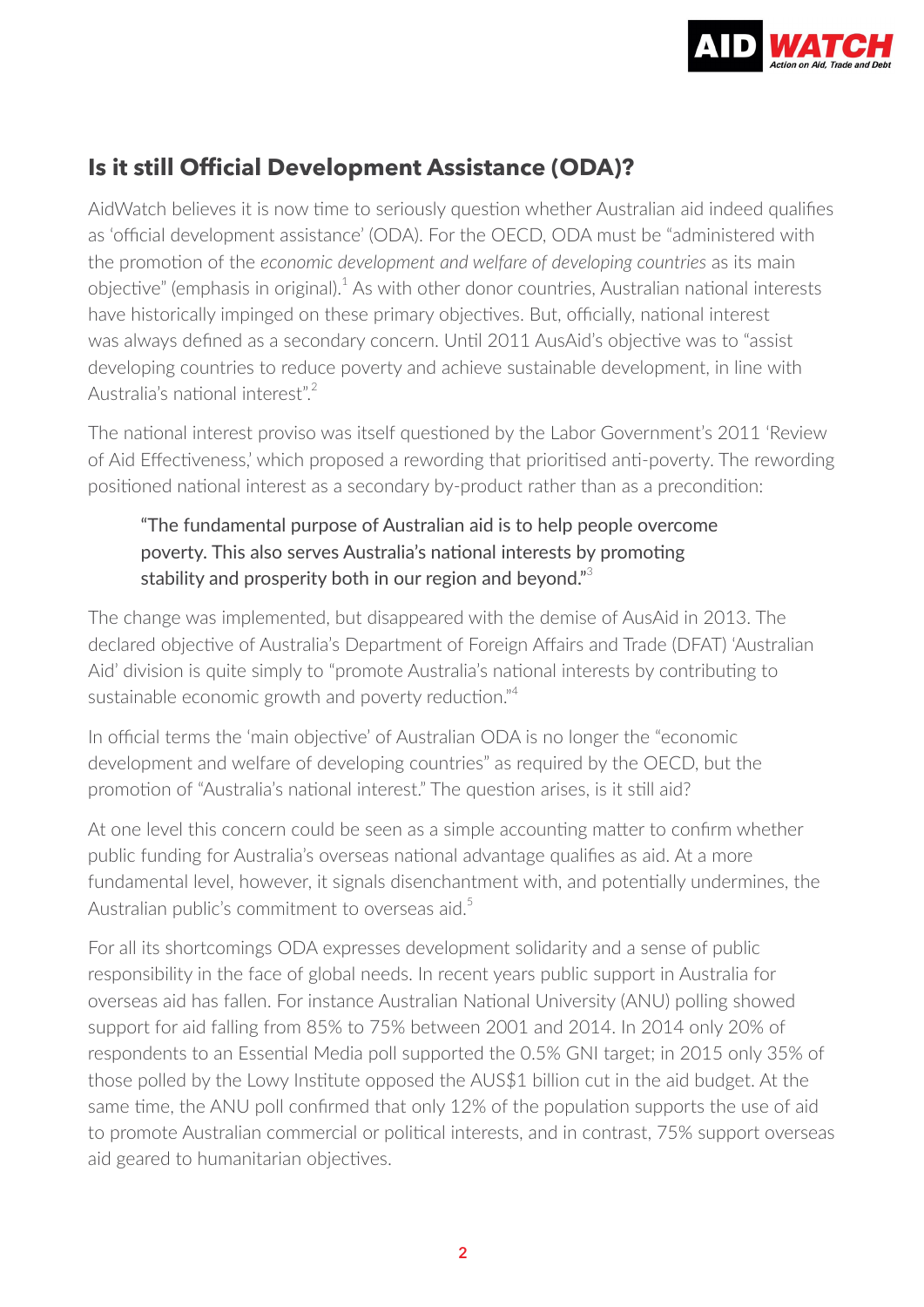

Aid certainly has been discredited as successive governments have sought to direct aid for political and commercial purposes. The previous Labor administration favoured Australiabased International Development Contractors. They used aid to promote trade agreements, to create a market in climate offsets and, most controversially, counted on-shore refugee detention as ODA. The current Government announced aid cuts on the eve of the 2013 election and has since dramatically reframed the role of aid to the point that it is now little more than an adjunct to private interests and diplomatic objectives. The overall effect has been "damaging [to] the integrity of the aid program … making it look like a piggy bank ripe for raiding". <sup>6</sup> The Government's 'new aid paradigm' dovetails with populist anti-aid rhetoric, and has contributed to the erosion of public confidence, which, in turn makes it easier to cut the aid budget.

#### **Discarding the GNI target**

Until recently there was a bipartisan political consensus in Australia that the aid program should be linked to a Gross National Income (GNI) target. Following the adoption of the Millennium Development Goals, the coalition under John Howard (Australia Prime Minister, 1996 – 2007) increased the aid budget to about 0.25% of GNI. When Labor gained the government in 2007, they continued this trend, raising ODA to about 0.35% by 2011. The Rudd Labor Government initially set a target at 0.5% of GNI to be achieved by 2017, and the target, but not the timing, was formally supported by the Coalition in its 2013 election platform.

Breaking this consensus on aid two days before the 2013 election, the Coalition announced major cuts to ODA and abandoned the timetable to reach the GNI target.<sup>7</sup> In making the announcement, Joe Hockey, who became Treasurer in the 2013-15 Abbott government, set ODA against domestic priorities: "We have to cut the growth in foreign aid, to fund Australian infrastructure because the stronger the Australian economy, the more generous we can be in future.<sup>"8</sup> The target was later abandoned altogether by the Abbott Government's Commission of Audit (NCA). The Commission, which was established to conduct a "'thorough review of the scope, efficiency and functions of the Commonwealth government," was headed by the President of the Business Council of Australia.

The Commission's final report recommended that ODA be delinked from GNI, with "increased resources justified in terms of the overall fiscal context rather than to a set of funding targets." It also recommended that ODA be focused on "countries of strategic interest."<sup>9</sup> In its response to the NCA report the Government simply stated "Reforms to Foreign Aid are in the 2014-15 Budget." In formal terms the Coalition remained committed to the GNI target, but the "overall fiscal context" justified an immediate 20% cut with further reductions to follow.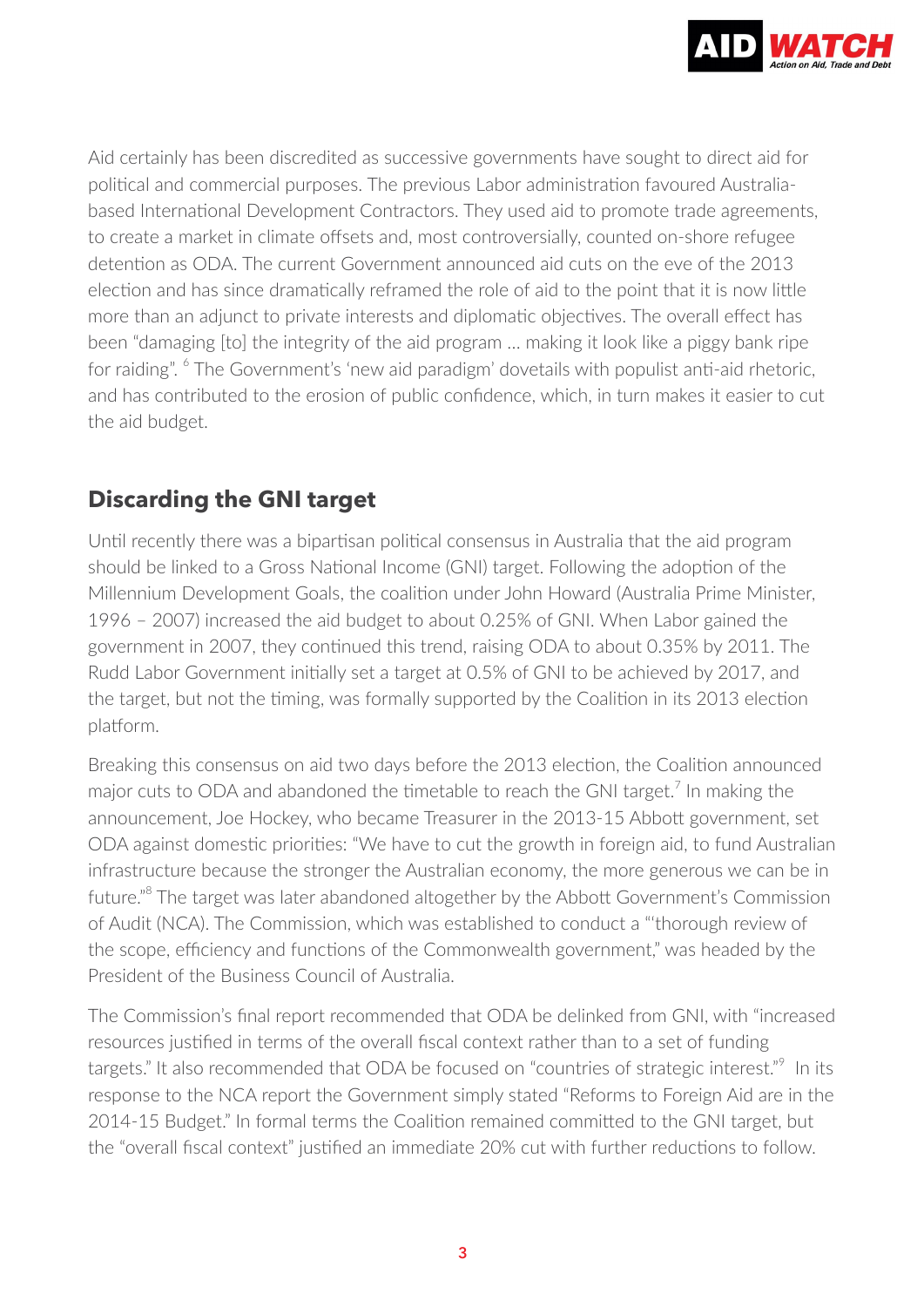

In order to reach the 0.5% target in 2018, aid spending would have had to rise to AUS\$9,482 million.<sup>10</sup> Yet maintaining this level even eluded Labor: In 2013 the Labor Government cut aid by AUS\$100 million to AUS\$5,032 million, and extended the deadline for achieving the 0.5% goal by a year. Under the Coalition, aid spending was maintained at this level through to 2015 and then cut by close to a billion to AUS\$4,052 million. The most recent budget, in May 2016, planned a further AUS\$200 million cut, to approximately AUS\$3,800 million. As a result, in 2016 Australian aid is projected to fall to 0.22% of GNI, comparing with 0.30% for the OECD as a whole in  $2014.<sup>11</sup>$ 

This decline puts Australia out of step with the rest of the OECD, where a "fiscal context" of heavy indebtedness has generally not been weighed against ODA. In the United Kingdom, for instance, the Conservative Government has increased ODA to 0.7% of GNI even though it has a public debt equivalent to more that 90% of national income. In contrast Australia's public debt is equivalent to about a third of national income. "Fiscal context" is thus politically defined, as is whether ODA has legitimacy over and above domestic spending priorities. The current Government has effectively delinked aid spending from GNI, thus breaking the key means of ring-fencing aid. Ever-shrinking aid is now routinized into the budget process, and this reflects the "new paradigm" in aid policy.

## **Aid Effectiveness – for Australia?**

The OECD debate on aid effectiveness, centred on the 2005 Paris Declaration and the 2008 Accra Agenda for Action, had its echo in Australia with the creation of the Office of Development Effectiveness (ODE) in 2006. The ODE retains its status as an "operationally independent unit" in DFAT, and also with the 2011 Independent Review of Aid Effectiveness, which itself led to the Independent Evaluation Committee overseeing the ODE.

The aid effectiveness agenda was transformed by the 2014 policy, "Making Performance Count", which links aid to a series of ten key targets.<sup>12</sup> These are essentially policy and performance targets focusing on private sector assistance and 'aid for trade' (discussed below).

The fifth performance target, which focuses on the Indo-Pacific region, seeks to ensure that at least 90% of country aid is spent in the region. Ironically, this regional re-focusing trumps concerns about aid effectiveness at the country level. The 2011 Review of Aid Effectiveness specifically recommended low expansion in PNG, the Solomon Islands and East Timor, citing governance concerns, whilst recommending high expansion in sub-Sahara Africa, Indonesia and East Asia. In large part the reverse has occurred as the aid program has almost completely retreated from areas where Australia is not deemed to have a foreign policy objective and maintained spending in areas where it arguably does.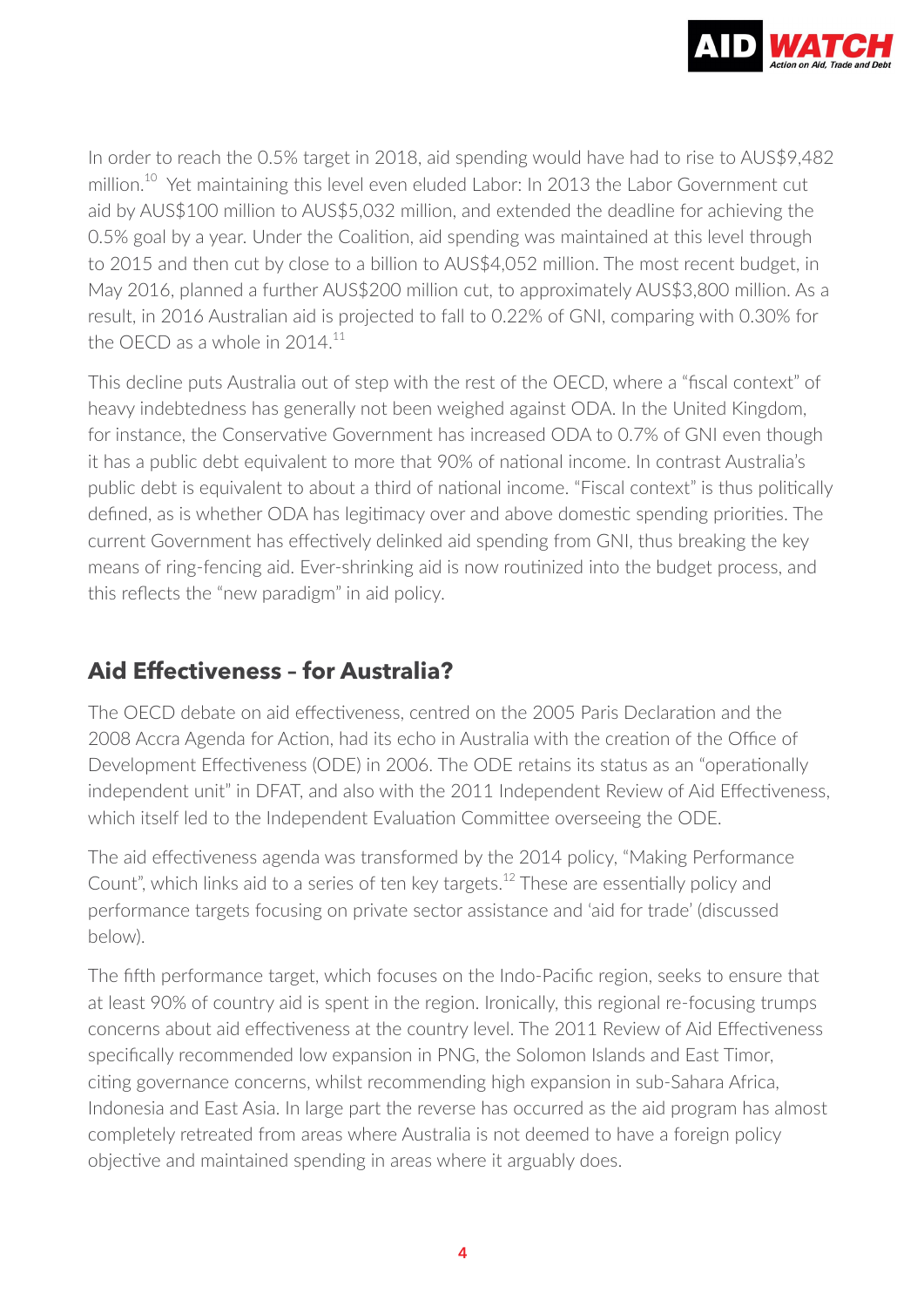

The 2015/16 budget saw 40% cuts to programs in Indonesia, Sri Lanka, Afghanistan, Pakistan, Bangladesh, Vietnam, Burma, Laos and the Philippines. The program in Africa was, for all intents and purposes, phased out. Multilateral aid was cut by 40%. These cuts, however, have not been uniform. Countries of strategic importance, and those which cooperate with Australia's punitive and illegal offshore detention program, or have agreed to resettle asylum seekers, such as Cambodia, Nauru and Papua New Guinea, have been largely untouched by the cuts. This refocusing of aid on the 'Indo-Pacific' is not uniform, nor is it consistent with aid effectiveness criteria.

Indeed, the OECD's aid effectiveness framework implicitly assumes the focus of ODA should be on development results for developing countries. Donor countries have legitimate priorities but these should be subordinated to the goals of development. Australia aid effectiveness is now circumscribed by Australian government priorities, as expressed in the 2014 'performance targets', not by development effectiveness. With the re-distribution of aid cuts at country level, the emerging geography of Australian aid now directly reflects Australia's diplomatic priorities. Australia now directs its ODA in ways that, first and foremost, deliver 'effectiveness' for Australian interests.

#### **Assisting Private Finance?**

The Government's 'new development paradigm' rests on the assumption that prosperity is best enabled by inflows of private finance. The official policy, *Australian aid: promoting prosperity, reducing poverty, enhancing stability*, argues there is a "need for change [as] aid represents an increasingly small proportion of development finance." Specifically, it argues, "private investment in developing countries is approximately six times the size of ODA flows."<sup>13</sup>This claim assumes development finance includes all private finance flows, which is patently untrue.

In 2014 OECD ODA reached US\$137 billion, while aggregate foreign direct investment (FDI) to developing countries stood at US\$681 billion and has been around this level since 2010. Contributions from NGOs and private benefactors provided an additional US\$32 billion.<sup>14</sup> Unlike ODA, private finance can flow in the reverse direction (from poor to rich countries such as repatriated profit). The relevant comparison, then, is with net FDI flows to developing countries. In 2014 this flow stood at US\$403 billion.<sup>15</sup> Setting aside personal remittances, which are not really a meaningful form of development finance, we can estimate that ODA is about a third of total net private investment.

Unfortunately, not all of this net FDI is development finance as such. A large proportion, US\$233 billion in 2014, is in mergers and acquisitions, which delivers no extra local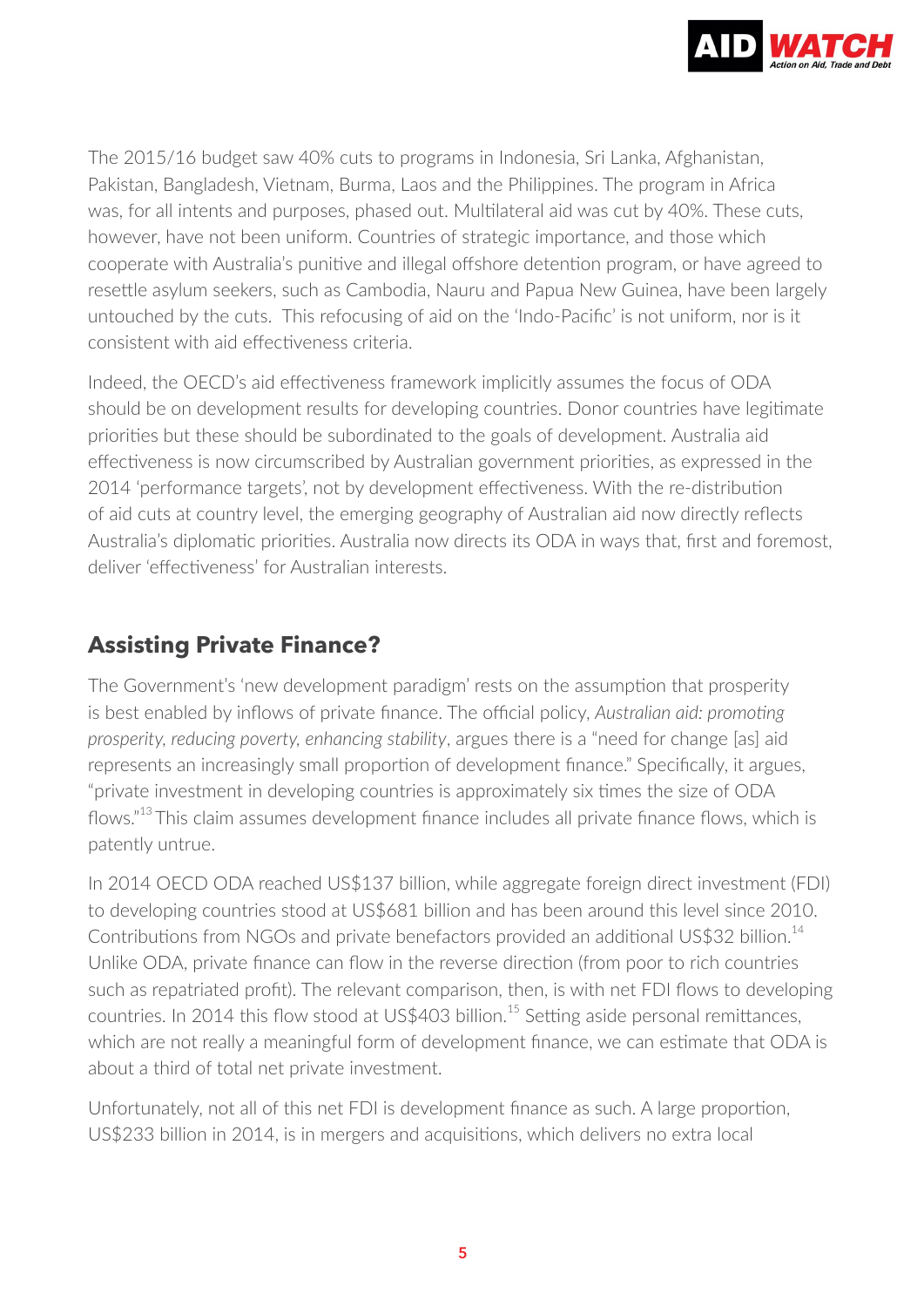

investment.<sup>16</sup> For developing countries the key is 'greenfield' investment, which in fact has fallen dramatically, from US\$350 billion in 2009 to US\$208 billion in 2014. UNCTAD defines "greenfield" investment as "all new investment projects and expansion of existing investments … where they lead to a new physical operation."<sup>17</sup> Not surprisingly, most FDI 'greenfield' inflows are to industrialising countries. In 2014 Hong Kong, China, South Korea, Taiwan , Singapore and United Arab Emirates together accounted for US\$145 billion of the total \$208 billion in 'greenfield' investment flowing to developing countries.<sup>18</sup> This means there was only US\$63 billion in private 'greenfield' investment flowing to other developing countries, with US\$13 billion to Africa. Even less 'greenfield' investment, about US\$1.5 billion, flows to the least developed countries (LDCs), while about a third of all ODA, or US\$41 billion, went to LDCs in 2014.<sup>19</sup>

ODA and other forms of non-private development financing therefore are critically important for developing countries (aside those that have industrialised). The OECD emphasizes the role of non-concessional official flows such as those through multilateral development banks and state-owned investment funds, as opposed to private FDI.<sup>20</sup> ODA is even more important for LDCs and the OECD itself confirms, "ODA makes up more than two thirds of external finance for the least-developed countries."<sup>21</sup>

It is important to recognize that ODA and FDI are very different financial flows. FDI is money invested for profit; ODA is money granted (or loaned) on the expectation of social and environmental impact. Aid is thus critically important for the poorest countries. It is misleading to suggest that all aggregate private finance flows are a form of development financing, and that they offer a meaningful alternative to ODA for developing countries. Furthermore, it is crudely self-serving for a government to make this assertion as a way to rationalise large cuts to ODA.

# **Aiding Private Players**

When the Australian Government announced its 'new aid paradigm' in 2014, it argued that aid should help countries create strong economies. The examples given were China and South Korea, pointing out that both have delivered prosperity for their people and are now able to become aid donors in their own right.<sup>22</sup> This was offered as a key rationale for focusing on growth and the private sector. The irony is that a focus on facilitating the private sector directly dismantles exactly the very kind of developmental state that enabled China and Korea to industrialise.

Furthermore, private sector-led growth based on a neo-liberal model tends to concentrate wealth, thus exacerbating inequality and poverty, which negates development goals.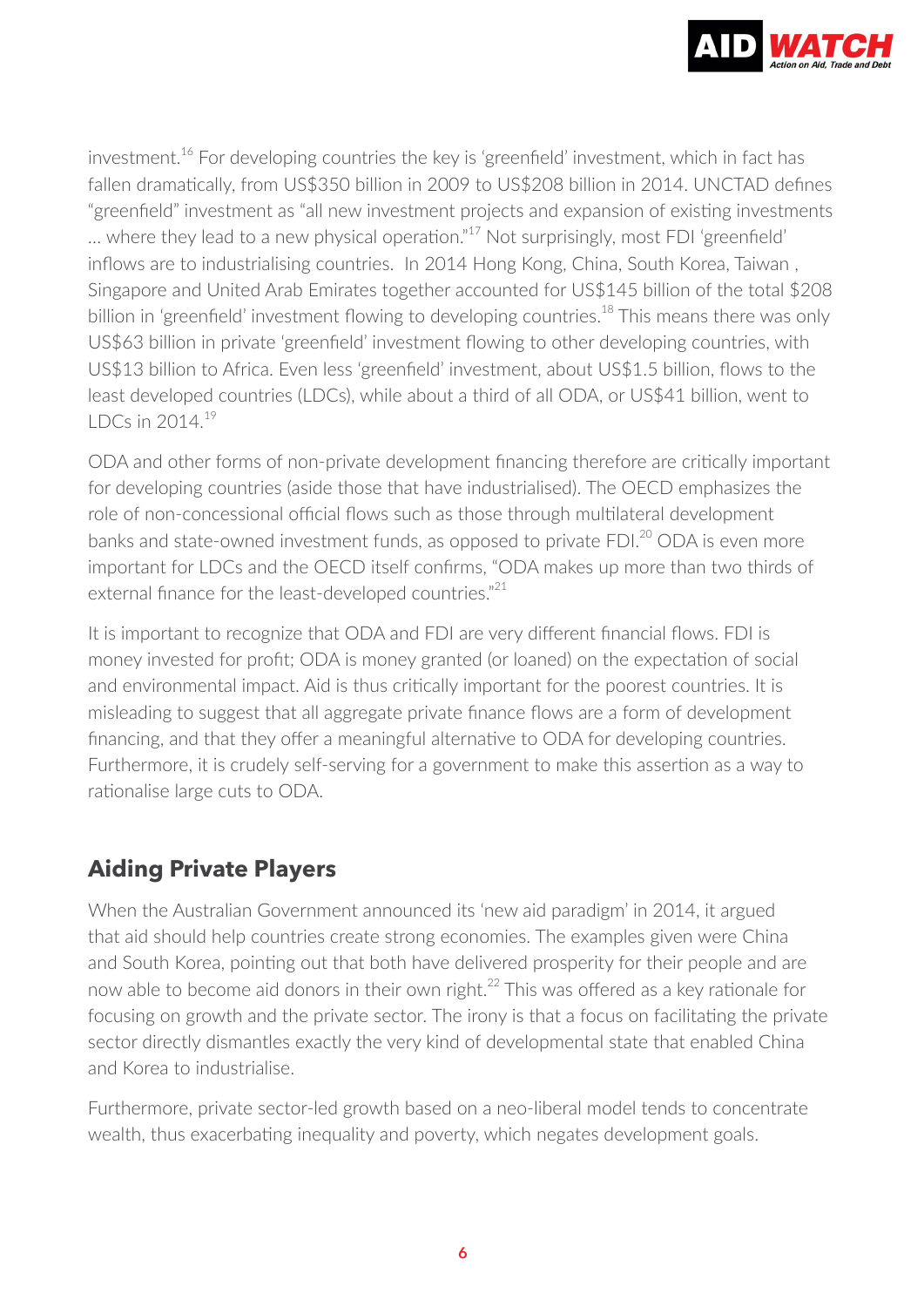

The UNDP's *Human Development Index* reveals there is no direct correlation between GDP growth and human development. A 2013 report maintained that instead high public expenditure on health and education is the key factor.<sup>23</sup>

Australia's record on integrating ODA with existing public sector programs has been weak. Under the Accra Agenda for Action on Aid Effectiveness, and later the Busan Partnership for Effective Development Cooperation, donors are required to ensure country ownership of aid through integration with national budgets. Australia has lagged on this, with the OECD, and then the Global Partnership for Effective Development Cooperation, reporting its failure to meet the required targets. $^{24}$  Post-2014 the focus of the aid program has been to downplay the role of the public sector and instead to fund 'market access' for private players. Increasingly, ODA promotes Australian interests at the expense of developing country priorities.

Under 'Making Performance Count' the first target for the aid program is promoting prosperity. The policy collapses prosperity into trade by defining the target in terms of "promot[ing] economic development by increasing Australia's aid-for-trade investments." There is no justification for this approach beyond an assertion that, "the evidence is clear that economic growth is the most effective means of reducing poverty."

The next two targets focus on benefiting private companies, including the stipulation that "all new investments will explore innovative ways to promote private sector growth or engage the private sector in achieving development outcomes," and that "all new investments … will promote private sector growth." The policy further requires that "all country and regional programs have aid investment plans that describe how Australia's aid will promote economic growth in ways that provide pathways out of poverty."<sup>25</sup>

The new paradigm directly uses aid as an instrument for leveraging market access for Australian commercial interests. One of the key targets announced as part of the new 2014 package is the requirement that 'aid for trade' increase to 20% of total aid spending. In 2016- 17 about US\$750 million is to be spent on 'aid for trade,' which represents approximately 19.5% of the overall aid program. The first priority for this spending is to "encourage unilateral reform, promote open and transparent markets and deepen regional economic integration."<sup>26</sup> As part of this approach Australia is working with the World Bank to "address legal, regulatory, and administrative impediments to investments."<sup>27</sup>

Trade can play an important role in development but only when it is founded on human development and sustainability objectives. In Australia's program the emphasis is on free trade as part of the aid program and market-driven regional integration, often at the expense of local development, the protection of the environment and human rights. Australia is currently negotiating the PACER-Plus trade agreement with the Pacific Island countries. It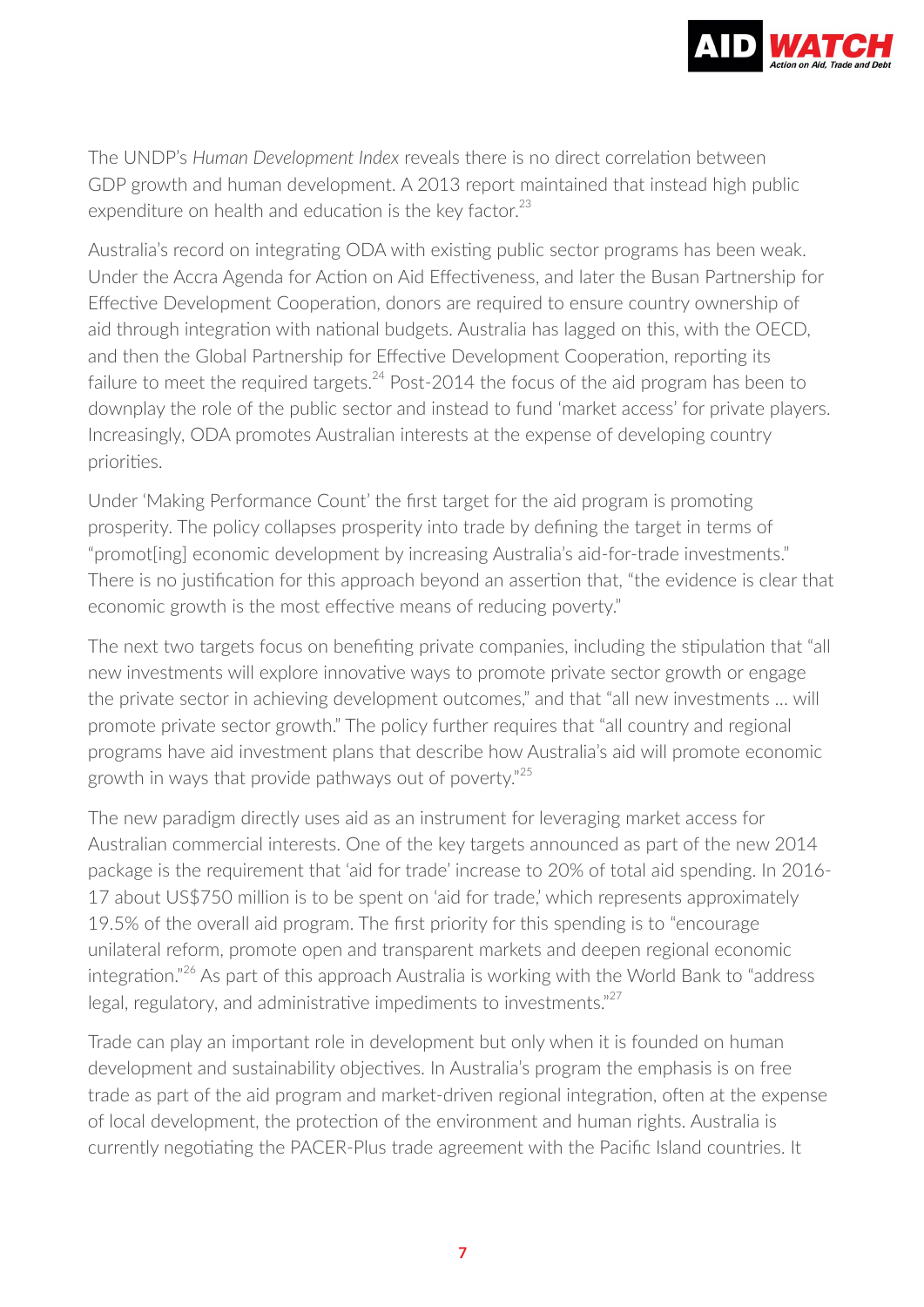

seeks to extend market access in the region for trade in goods, services and investments as well as to improve trade and investment facilitation and economic cooperation. It is clear that this agreement will disproportionately benefit Australia and New Zealand to the detriment of many of these countries.<sup>28</sup> DFAT directly links its "economic diplomacy" to advancing PACER-Plus, stating that "negotiations ... include elements of trade capacity-building and trade development assistance designed to strengthen Forum Island Countries' ability to trade."<sup>29</sup>

Australia's ODA has been organised in ways that will directly assist private players. DFAT quotes the International Finance Corporation (IFC), a World Bank private financing agency, as endorsing the private sector as the key source of jobs in developing countries. To justify this claim it focuses on job growth after the 2007-8 financial crisis, a crisis largely caused by the private sector.<sup>30</sup> In terms of policy directions, the IFC analysis finds "almost no benefit" from reducing corporate taxation, and instead recommends more direct forms of assistance in the form of "investment facilitation" and especially "secured transactions."<sup>31</sup> Here, investments are insured against losses by the developing country government, which means in practice that developing country taxpayers bear the risks of private overseas investors.

Currently, donor country Export Credit Agencies (ECAs) play a key role in guaranteeing investments.<sup>32</sup> ECAs regularly under-write investments, especially where a country is identified to be high-risk. As a result, ECAs are estimated to create 80% of developing country debt.<sup>33</sup> In the 'new aid paradigm' ODA is literally renamed as 'aid investment,' and is to be directed to facilitate public-private partnerships, for example in infrastructure, to enable private finance flows to developing countries.

In this respect Australian ODA offers a new source of 'soft' public funding to bolster private sector projects. One focus has been on supporting private sector innovation, including an 'Innovation Xchange', launched in 2015 with a budget of AUS\$140 million. There is no evidence that the Xchange has achieved anything substantial, as very little public information is available. The reference group is dominated by big business, including executives from Mastercard, private venture capital groups and corporate conglomerates. Another private sector funding stream, the 'Business Partnerships Platform,' offers 50% funding for any corporate initiative that can "deliver a combined social and financial return on investment."<sup>34</sup>

DFAT has also introduced direct corporate partnerships into the aid program. Of particular concern are the memoranda of understandings (MOUs) signed with two of Australia's biggest banks, Westpac and ANZ Bank. Both operate in many Pacific islands that are in competition with local banks (e.g. Westpac in Papua New Guinea, Fiji and Vanuatu and ANZ in 12 Pacific countries). These MOUs have not been made public and it has never been clear what financial value is attached to them. The agreements are pitched as increasing access to finance, support to private sector development and even female financial literacy. In reality,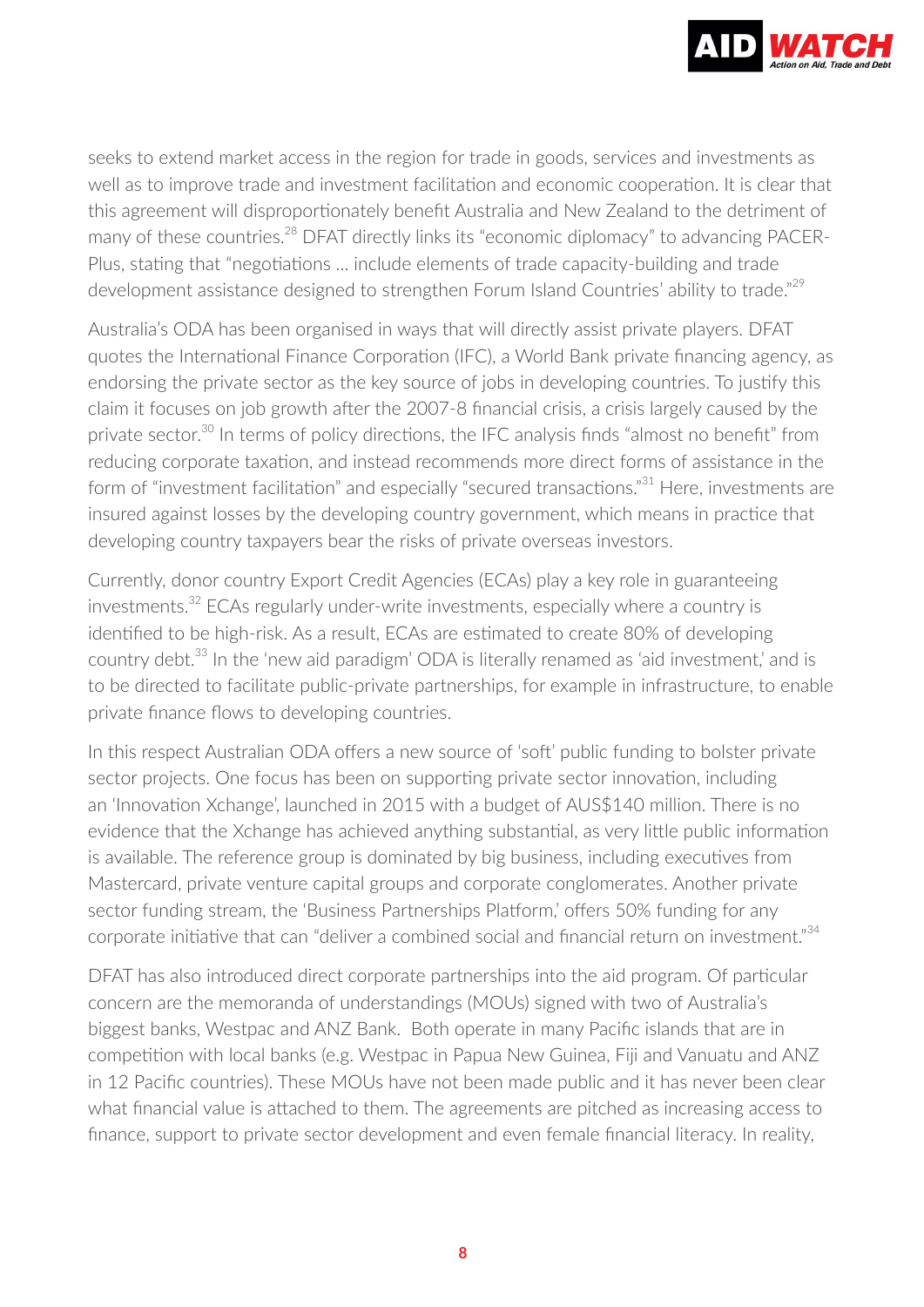

the aid program is working with Australian banks to bring more customers. The Australian Foreign Minister, Julie Bishop, in a media release at the launch of the Westpac Memorandum quite openly stated, "The agreement forms part of the Coalition Government's economic diplomacy agenda, which aims to more closely engage with the private sector, the business community and non-government organisations to promote prosperity in our region."<sup>35</sup>

DFAT's first corporate MOU was actually with Carnival Australia in 2013. Carnival Australia, the Australian branch of the global cruise ship brand, Carnival, runs a large number of cruise ships from Australia to the Pacific Islands, especially Vanuatu. Again, this corporate partnership was made with little transparency. To date the only public information of the agreement has been a study based on a survey of cruise ship passengers in 2014.

In 2015 DFAT canvassed a partnership with Coca Cola to deliver medical supplies in the Pacific. Here a problem with health logistics becomes an opportunity to create a private sector monopoly. The benefits to Coca-cola are clear, in terms of making it harder for governments to take action against soft-drink consumption and the related obesity crisis in the region. $36$ 

## **An invisible Aid Program**

Winding-up Ausaid was one of the first actions of the incoming conservative Government. It was not foreshadowed in the election campaign, but was announced in the Government's first day in office. An important impact of this move, as noted, has been the lost development mandate for aid. A related impact has been a significant decline in openness and transparency.

There is now almost no public information on projects being financed by Australian aid. One key means of holding AusAid to account was its 'blue book' yearly budget statement, detailing aid expenditures. In contrast, in May 2015 the ODA budget papers ran to less than ten pages. In May 2016 there was a longer document, centred on highlights rather than financial openness, adding nothing to public information about the aid program.

Detailed project-level information is no longer available on the Australian aid website. For example, the Nauru Aid Program Performance Information 2014-15 runs to just four pages with very little useful information about what the program is actually doing or achieving. In its annual ODA performance assessment, DFAT states that information on projects is available through the AusTender website. $37$  However, information is minimal: drilling down to actual projects not possible, even if such projects disburse considerable amounts of public funding to private operators.<sup>38</sup>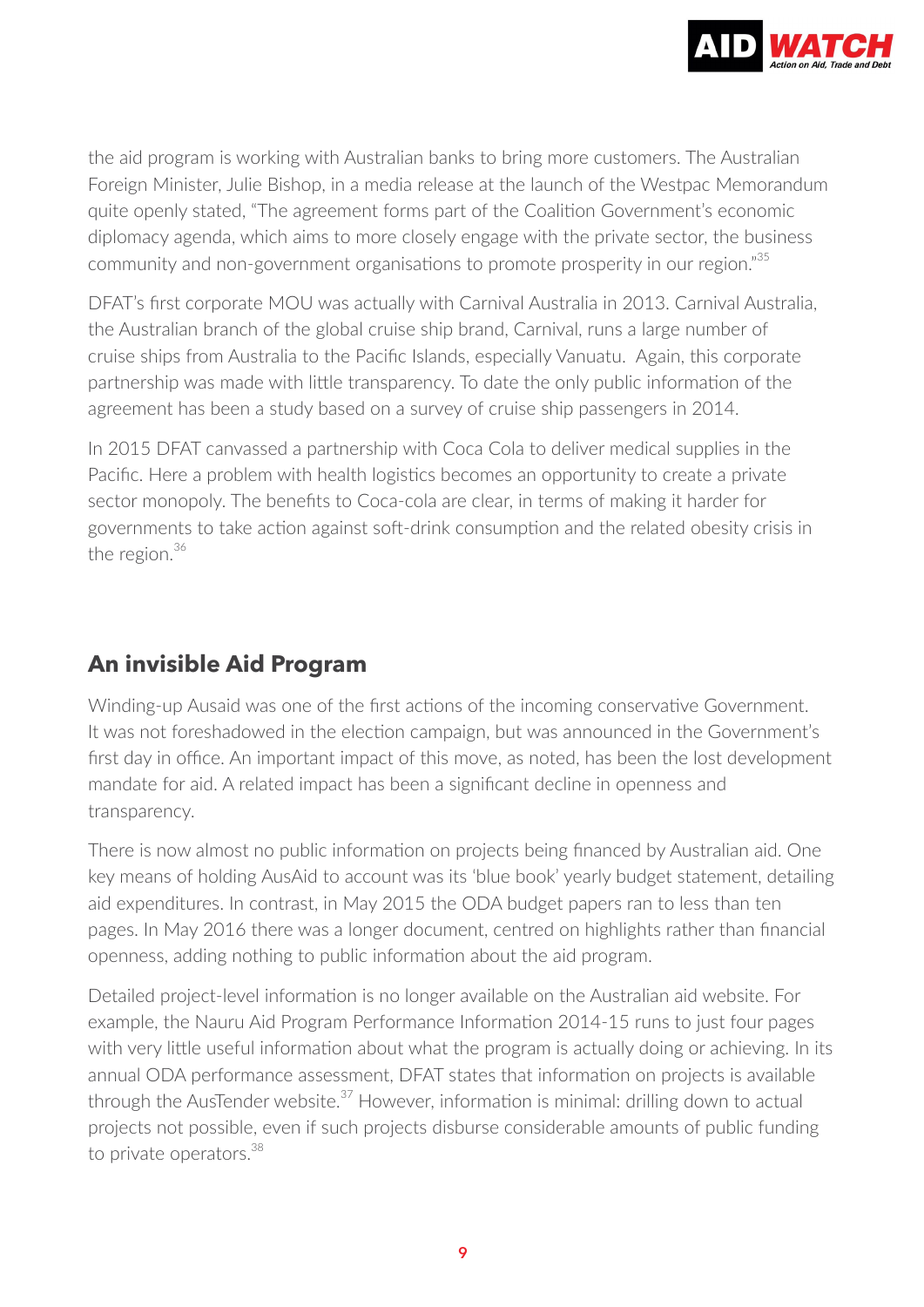

Transparency about performance is woeful. As noted, the DFAT performance framework substitutes policy objectives for effectiveness criteria. The objectives and associated targets are simply asserted, and not in any way justified in terms of their effectiveness. In this respect, the effectiveness agenda has been radically subverted.

This reduction in transparency is reflected in the first official performance review issued under the new policy targets. It simply reports on whether the ten policy targets were achieved, not whether they were effective. For instance, Target 8 reports on 'Aid Quality Checks', where "investments rated as satisfactory against the efficiency and effectiveness criteria [are] considered to be delivering high standards of value for money."<sup>39</sup> The purpose of projects is not assessed. Instead all of the quality standards relate to process requirements and, whether the planned outcomes have been achieved, not whether or how those outcomes contribute to development goals. The same applies in the country reports where overall success is rated against benchmarks and assessed as to whether it is 'on track'.

In this context, program information is opaque. It is simply impossible to find out how much of the AUS\$1.2 billion in spent on offshore refuge detention in Nauru and PNG is being claimed as ODA. The OECD reported that Australia claimed US\$343m in 2013 as "in-donor" (ie, "on-shore") refugee costs. As there is no counting of "off-shore" detention figures, are not available for 2014 or 2015: as the OECD reports, "Australia considers that its processing of irregular migrant arrivals does not align with the DAC's rules in-donor refugee cost."<sup>40</sup>

Remarkably, in February 2016, a year after the 2015-16 aid cuts, it was still unclear which projects DFAT had cut. In its budget submission in February 2016, the Australian Council for International Development stated, "We do not yet have detailed information on all the specific programs which have been discontinued as a result of aid cuts."<sup>41</sup>

Freedom of information requests could provide an avenue of last resort. However the Department of Foreign Affairs grants less than one-in-five freedom of information requests in full, and 25% of requests are denied completely.<sup>42</sup> Foreign policy is routinely veiled in secrecy: Australia's aid is now folded into DFATs economic diplomacy, and is by definition off-limits for public scrutiny. In this context official leaks become the only reliable source. This avenue is how, for instance, Australians learnt about DFAT promotion investor-state provisions in the Trans-Pacific Partnership, a trade deal that will have extensive impacts on the region's developing countries.<sup>43</sup>

#### **Re-asserting ODA as development assistance**

The impact of the current Government on Australia's aid program has been extensive. In 2015 the ANU's Development Policy Centre surveyed the sector and found that three out of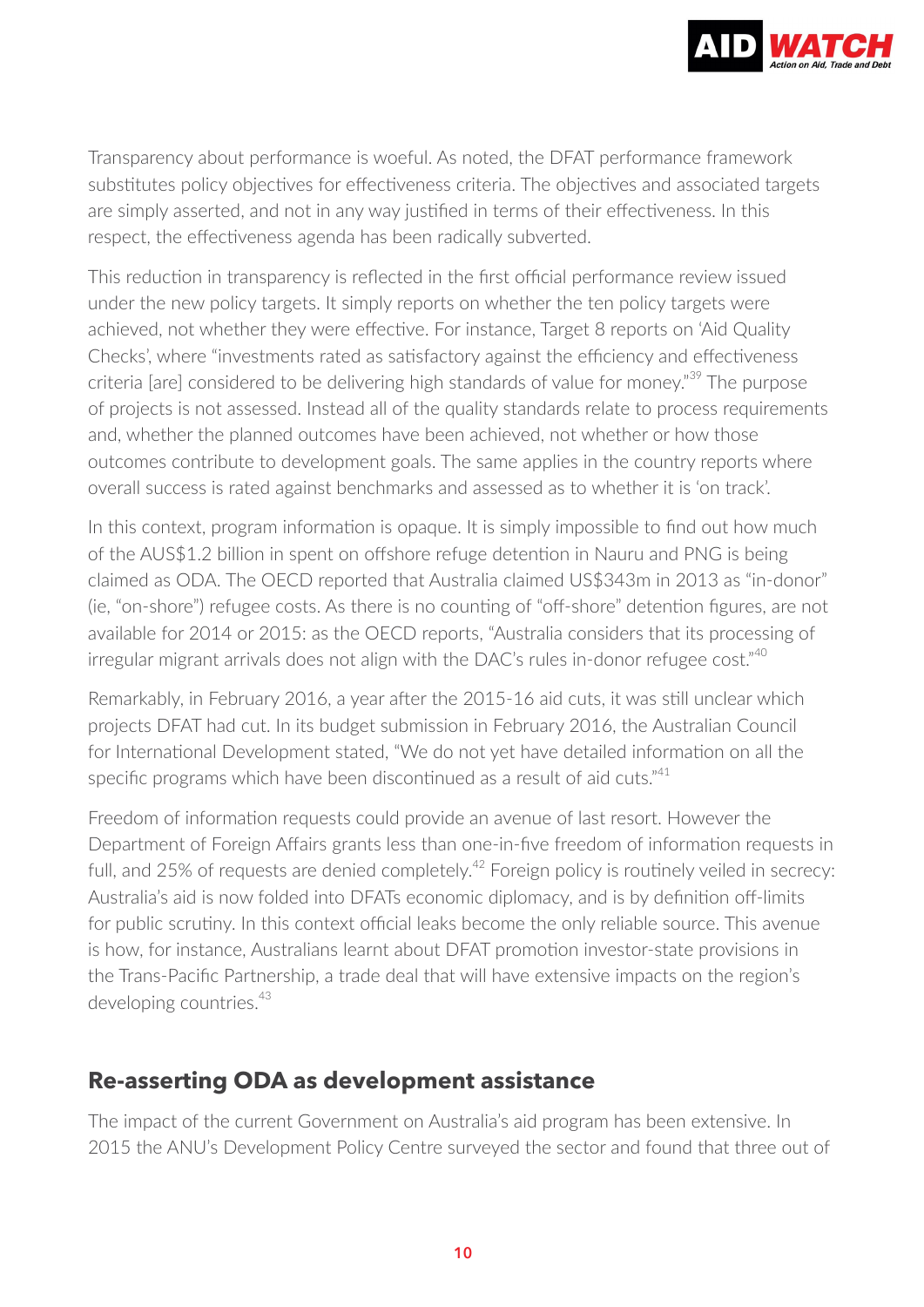

four non-government aid practitioners, both from NGOs and for-profit contractors, believed aid had become less effective since 2013. 'Transparency', 'strategic clarity' and 'predictable funding' had suffered the most. In terms of strategy, the main concern was that "helping poor people in developing countries has become a less important goal for Australian aid," with close to 70% of respondents rejecting the idea that aid should be directed at trade and infrastructure.<sup>44</sup> Remarkably, given DFATs own glowing assessment of aid 'performance', more than a third of respondents (38%) did not believe that Australian aid was effective.<sup>45</sup>

Aid no longer has its institutional advocate in the form of AusAid, allowing ODA to become a 'diplomatic ATM', as predicted by a former AusAid deputy in 2013.<sup>46</sup> Most importantly, aid has become a soft target, with little in the way of political pain associated with redirecting or cutting it. The key question is how and whether these problems can be addressed politically. Aid practitioners certainly have a voice in the political debate, but they are often characterised as self-interested, speaking as part of an industrial sector that depends on taxpayer funds, rather than as speaking in the public interest.

There are attempts to rebuild public support for the aid program, notably by the peak agency for aid NGOs, the Australian Council for International Development (ACFID). Its Campaign for Australian Aid asserts the legitimacy of aid in meeting human needs, and seeks pledges of support for a 'fairer world' through increased aid spending.<sup>47</sup> This misses the bigger question of what aid should be spent on and the extent to which aid is now directed at private sector growth rather than ending poverty or creating a more just world.

Unfortunately, neither the key NGO members of ACFID, or ACFID itself, are financially independent of DFAT. ACFID membership is a condition of DFAT accreditation, and most ACFID members are recipients of DFAT funding. ACFID itself relies on DFAT grants for half of its AUS\$1.4 million income. Whilst financial independence from DFAT would not necessarily guarantee a more critical and public voice on ODA, it should be seen as an important precondition, especially in the context of a Government that in the past has taken a vindictive approach to punishing its critics by discontinuing their funding.

More broadly, the limited objective of restoring public confidence in aid must address the question of what aid is being spent on. Raising this question would force a more productive debate and allow a more broad-based questioning of the 'new aid paradigm'. Clearly, recreating an effective political base for ODA requires a radical re-think of the terms of political engagement on aid.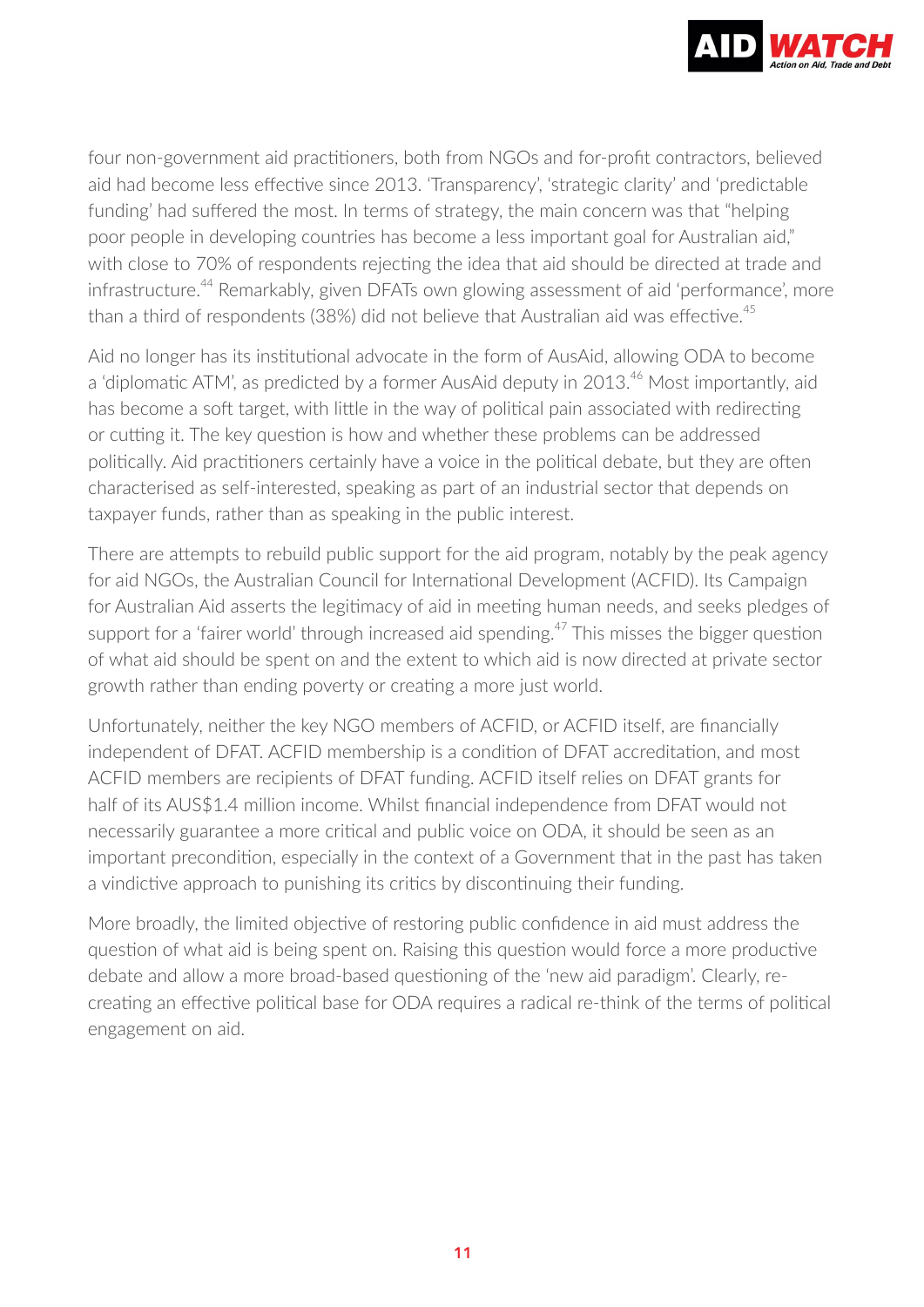

#### **FOOTNOTES**

- 1. OECD (2008) Is it ODA? OECD: Paris.
- 2. Government of Australia (2011) Independent Review of Aid Effectiveness, Commonwealth of Australia: Canberra.
- 3. Ibid. Government of Australia (2011).
- 4. DFAT (2016) 'Australia's Aid Program', available at:<http://dfat.gov.au/aid/pages/australias-aid-program.aspx>

5. Morris, M. and Newton-Howes, J. (2015) 'Where Australia's case for aid went wrong – and what we can do to rebuild', Dev Blog,  $\ln n$  $\approx$  3.

6. Morris, M. and Newton-Howes, J. (2015) 'Where Australia's case for aid went wrong – and what we can do to rebuild', Dev Blog 3 June. Source:<http://devpolicy.org>

7. ABC (2016) 'Promise check: Cut growth in foreign aid by \$4.5 billion over four years', Australian Broadcasting Corporation. Source: [http://www.abc.net.au](http://dfat.gov.au/aid/pages/australias-aid-program.aspx)

8. Ireland, J. and Hall B. (2013) 'Coalition slashes foreign aid as part of \$9b savings measures', Sydney Morning Herald, 5 September.

9. National Commission of Audit (2014) Towards Responsible Government, NCA: Canberra, Section 7.14. Source: [http://www.](http://devpolicy.org) [ncoa.gov.au](http://devpolicy.org)

10. Howes, S. (2013) 'The 2013-14 aid budget, Budget Briefing', 15 May. Source: <http://devpolicy.org>

11. OECD (2015) Development Cooperation Report 2015, OECD: Paris; Howes, S. (2015) 'Australian Aid the Way we were', Dev Blog, 12 May.<http://devpolicy.org>

12. DFAT (2014) Making Performance Count: enhancing the accountability and effectiveness of Australian aid, DFAT: Canberra.

13. DFAT (2014) Australian aid: promoting prosperity, reducing poverty, enhancing stability, DFAT: Canberra, p. 2.

14. OECD (2015) Development Cooperation Report 2015, OECD: Paris, Statistical Annex, Table 1.

15. Ibid. OECD (2015) Annex, Table 5.

16. UNCTAD (2015) World Investment Report 2015: Reforming International Investment Governance, UNCTAD: New York, p. 13.

17. UNCTAD (2014) World Investment Report, Methodological Note, UNCTAD: New York, p. 62.

18. Ibid. UNCTAD (2015) Annex Table 6.

19. Ibid. UNCTAD (2015) Annex Table 6; Ibid. OECD (2015) Annex, Table 31.

20. Klein, A., Sangarre, C. and Semeraro, G. (2014) "The growing development potential of other official flows", Chapter 4, Development Cooperation Report 2014, OECD: Paris.

21. OECD (2015) "Development aid stable in 2014, aid to poorest countries still falling", Press Release, 4 August, OECD: Paris; Klein, A., Sangarre, C. and Semeraro, G. (2014) "The growing development potential of other official flows", Chapter 4, Development Cooperation Report 2014, OECD: Paris.

2 2.Minister for Foreign Affairs (2014) "The New Aid Paradigm", Speech to the National Press Club, Canberra.

23. UNDP (2013) 2013 Human Development Report: The rise of the South, UNDP: New York. p. 71.

24. OECD/UNDP (2015) Making development cooperation more effective, Global Partnership for Effective Development Cooperation, OECD: Paris, Table B9; OECD (2011) Aid Effectiveness 2005-10: Progress in Implementing the Paris Declaration, OECD: Paris. Table C.3.e

25. DFAT (2014) Making Performance Count: enhancing the accountability and effectiveness of Australian aid, DFAT: Canberra.

26. DFAT (2015) Strategy for Australia"s aid for Trade Investments, DFAT Canberra, p. 10.

27. DFAT (2016) Australian Aid Budget Summary 2016-17, DFAT: Canberra, p. 42

28. Narayanasamy, T. (2015) "Worried about the TPP? Australia is pushing another bad deal", New Matilda, 18 November. Source: <https://newmatilda.com>

29. DFAT (2016) "Pacific Agreement on Closer Economic Relations (PACER) Plus", Source: [http://dfat.gov.au/trade/agreements/](http://dfat.gov.au/trade/agreements/pacer/pages/pacific-agreement-on-closer-economic-relations-pacer-plus.aspx) [pacer/pages/pacific-agreement-on-closer-economic-relations-pacer-plus.aspx](http://dfat.gov.au/trade/agreements/pacer/pages/pacific-agreement-on-closer-economic-relations-pacer-plus.aspx)